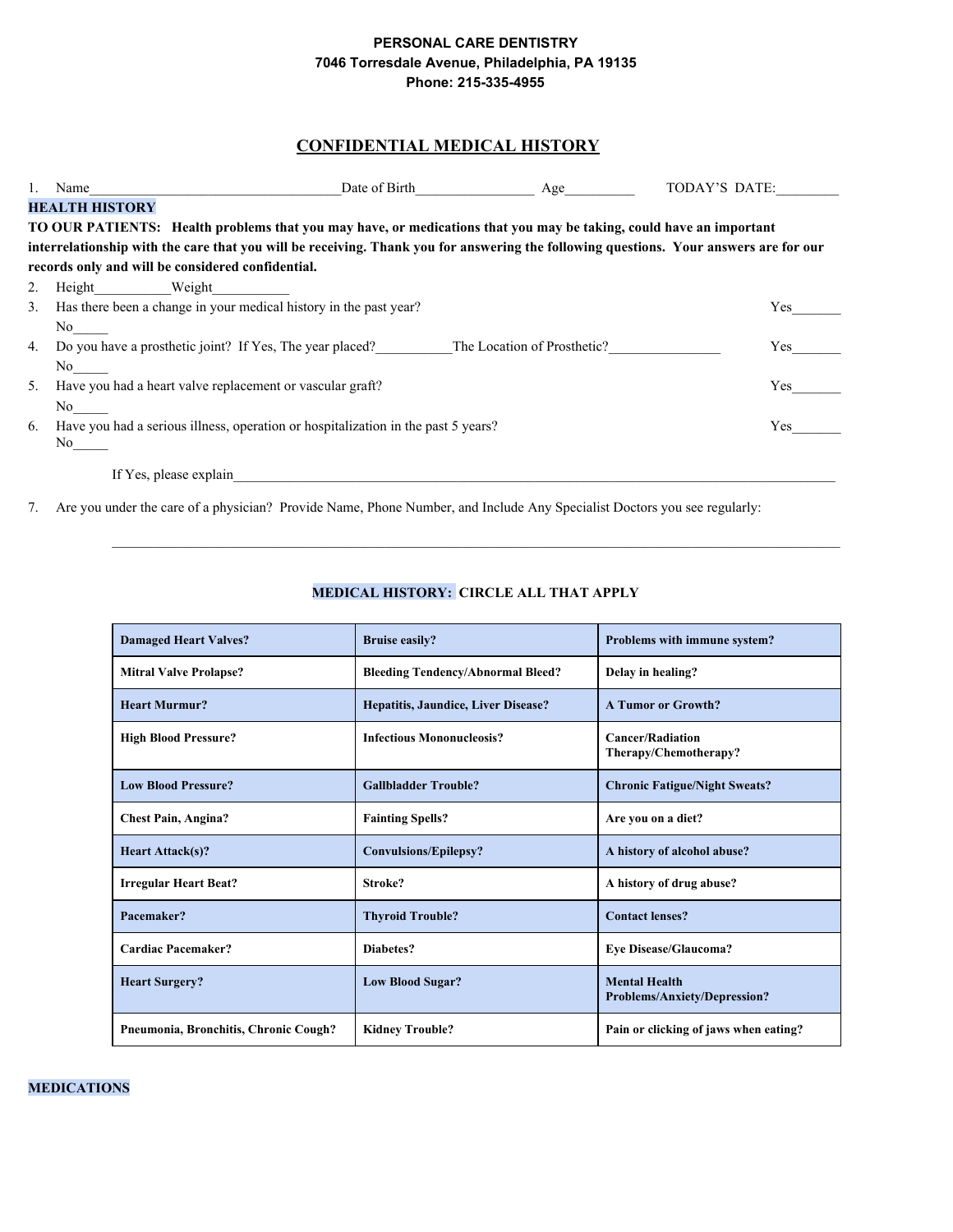# PERSONAL CARE DENTISTRY 7046 Torresdale Avenue, Philadelphia, PA 19135 Phone: 215-335-4955

- 8. Are you currently taking Blood Thinners(Coumadin, Plavix, Aspirin, Vitamin E, Ginkgo Biloba, Aggrenox, Pradaxa, Fish Oil)? Yes No
- 9. Are you currently taking, or have you ever taken, bone density medications, or bisphosphonates such as Fosamax, Boniva, Actonel, IV-Zometa, or Aredia in the past 12 years? Yes No
- 10. Are you currently taking Tranquilizers, Sleeping Pills, Antidepressants, and/or Narcotics on a regular basis?  $Yes$   $No$
- 11. Please list any medications you are taking at this time(INCLUDE DOSAGE AND FREQUENCY)

| a.                     | Are you allergic to                                                                        |            |                      |     |
|------------------------|--------------------------------------------------------------------------------------------|------------|----------------------|-----|
| 1.                     | Local anesthetic(numbing medications)?                                                     | Yes        | $No$ <sub>——</sub>   |     |
| 11.                    | Penicillin?                                                                                | Yes        | $\mathrm{No}$        |     |
| iii.                   | Other Antibiotics?                                                                         | <b>Yes</b> | $No$ <sub>____</sub> |     |
| iv.                    | Sulfa drugs?                                                                               | Yes        | $No$ <sub>____</sub> |     |
| V.                     | Aspirin?                                                                                   | <b>Yes</b> | $No$ <sub>____</sub> |     |
| VI.                    | Amoxicillin?                                                                               | Yes        | $No$ <sub>___</sub>  |     |
| V11.                   | Codeine or other narcotics?                                                                | Yes        | $N_0$                |     |
| viii.                  | Latex?                                                                                     | Yes        | $No$ <sub>____</sub> |     |
| $\overline{1}X$ .      | Soy?                                                                                       | Yes        | $N_0$                |     |
| X.                     | Eggs/Yolk?                                                                                 | <b>Yes</b> | $No$ <sub>___</sub>  |     |
| xi.                    | Sulfites?                                                                                  | Yes        | No no                |     |
| xii.                   |                                                                                            |            |                      |     |
|                        | 13. Do you have any other medical conditions we should be aware of, if so, please explain: |            |                      |     |
|                        | 14. Are you a smoker? How much/day and for how many years?                                 |            |                      |     |
|                        | 15. Do you consume alcoholic beverages? Amount?                                            |            |                      |     |
| 16. WOMEN:             |                                                                                            |            |                      |     |
| a.                     | Are you pregnant?<br>How many months?<br>Are you nursing?                                  |            |                      |     |
| $b$                    | Are you taking birth control pills?                                                        |            |                      | Yes |
| No no                  |                                                                                            |            |                      |     |
|                        |                                                                                            |            |                      |     |
| $\mathbf{c}$ .         | Is there any possibility of pregnancy?                                                     |            |                      | Yes |
| No no                  |                                                                                            |            |                      |     |
| <b>DENTAL HISTORY</b>  |                                                                                            |            |                      |     |
|                        |                                                                                            |            |                      |     |
| 17. Last Dental Visit? |                                                                                            |            |                      |     |

#### **CERTIFY**

I certify that I have read and I understand the questions above. I acknowledge that my questions, if any, about the inquiries set forth above have been answered to my satisfaction. I will not hold my doctor, or any other member of his/her staff, responsible for any errors or omissions that I have made in the completion of this form?

| Signature of Patient (Parent or Guardian if Minor) | <b>Reviewed By</b> | Date |
|----------------------------------------------------|--------------------|------|

**FEES AND PAYMENTS**